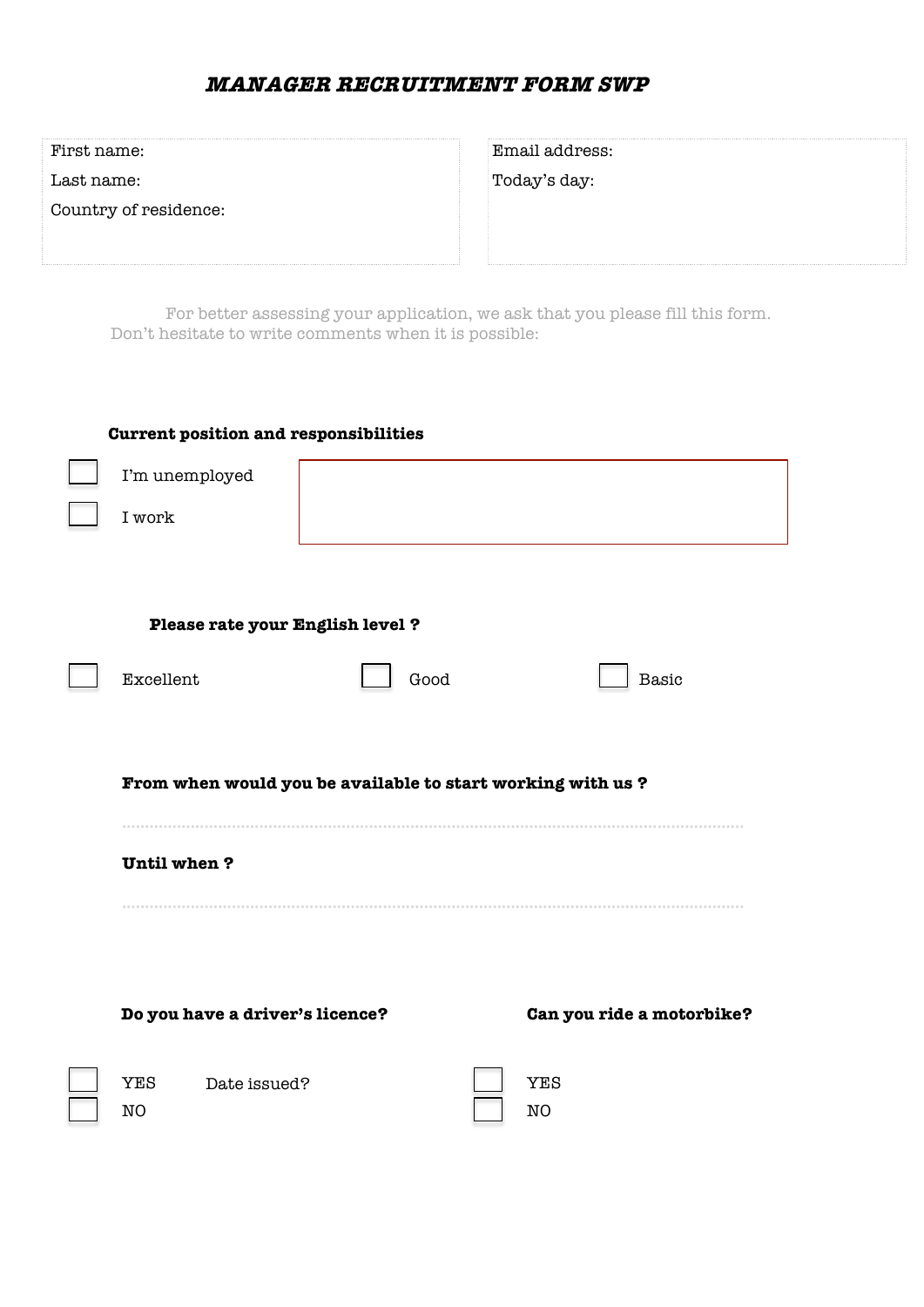| Have you completed a snake-handling<br>course? | Have you completed a First Aid course?           |
|------------------------------------------------|--------------------------------------------------|
| <b>YES</b><br>Date?:<br>NO                     | <b>YES</b><br>Date?<br>NO                        |
| Do you have a snake phobia?                    | Do you have any basic knowledge of<br>mechanics? |
| <b>YES</b>                                     | <b>YES</b>                                       |
| NO                                             | NO                                               |
| I don't know                                   |                                                  |
| Are you afraid of heights?<br>between 2.5m-6m  | Are you colour blind?                            |
| <b>YES</b>                                     | <b>YES</b>                                       |
| NO                                             | NO                                               |
| I don't know                                   | I don't know                                     |

#### **Have you ever used QGIS ?**

| ∩ הדי־<br>т Рн.,<br>-~ |  |  |
|------------------------|--|--|
|                        |  |  |

## **Have you conducted observations or data collection ?**

| YES<br>NC |  |
|-----------|--|
|           |  |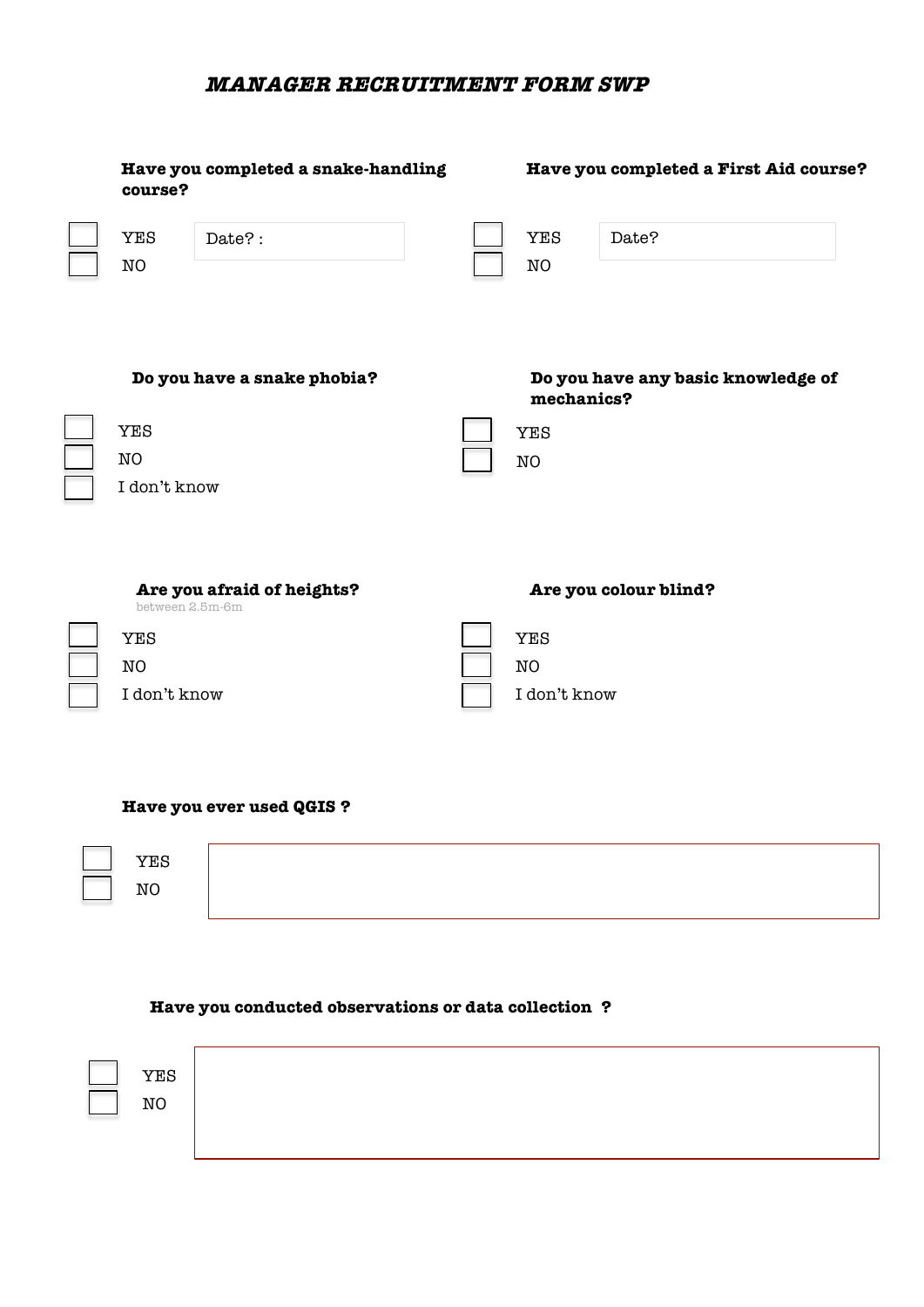